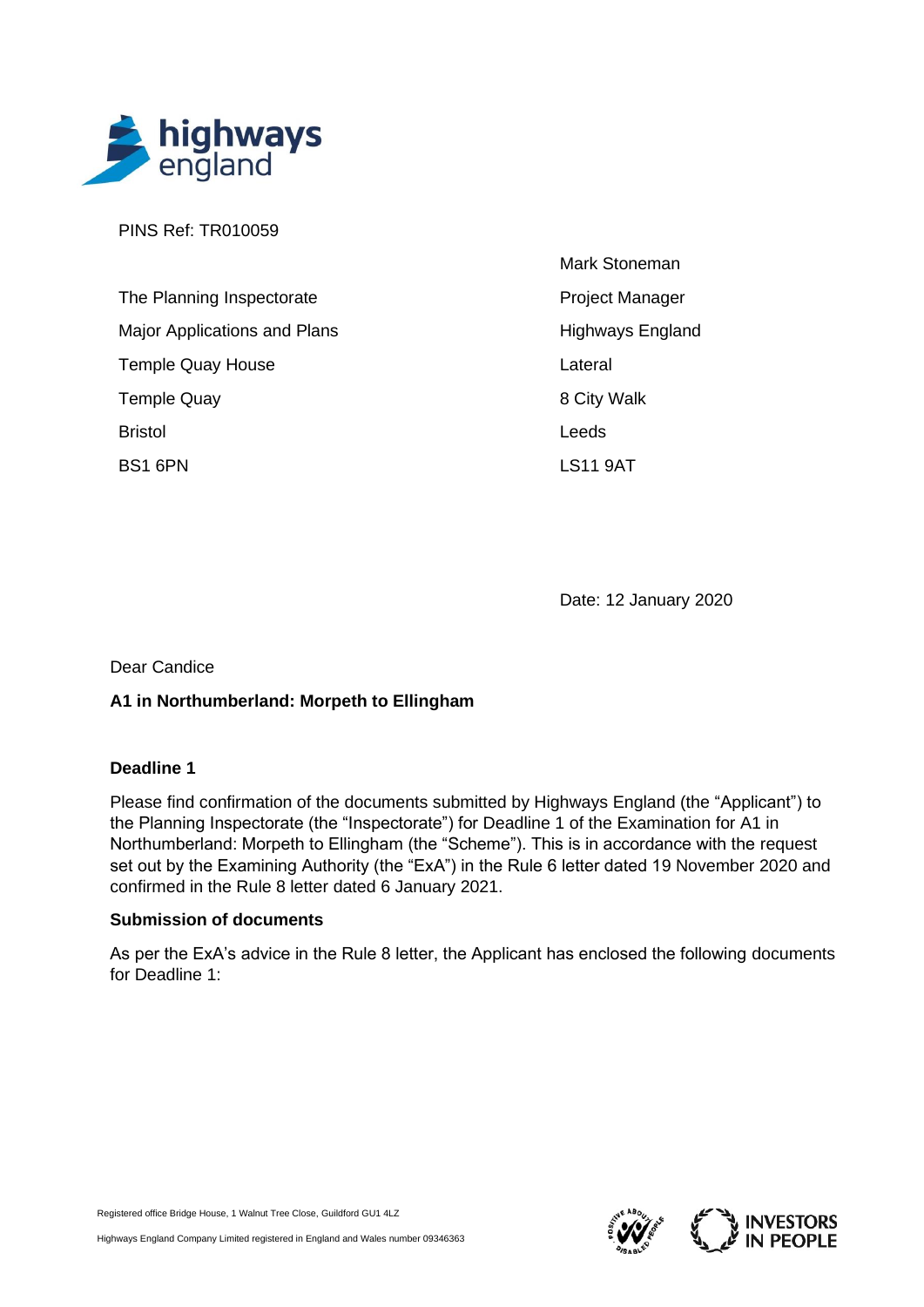| <b>Document Name</b>                                                                       | <b>Examination Library</b><br><b>Ref</b> |
|--------------------------------------------------------------------------------------------|------------------------------------------|
| <b>Cover Letter</b>                                                                        | <b>TBC</b>                               |
| 1.5 Application Document Tracker                                                           | <b>TBC</b>                               |
| 2.5 Rights of Way and Access Plans                                                         | APP-009                                  |
| 2.8 Denwick Burn Culvert Structural DCO drawing (Sheet 27)                                 | APP-012                                  |
| 7.6A Statement of Common Ground with Northumberland<br><b>County Council</b>               | <b>TBC</b>                               |
| 7.6C Statement of Common Ground with Natural England                                       | <b>TBC</b>                               |
| 7.6D Statement of Common Ground with Historic England                                      | <b>TBC</b>                               |
| 7.6E Statement of Common Ground with Forestry Commission                                   | <b>TBC</b>                               |
| 7.7 Statement of Commonality for SOCG                                                      | <b>TBC</b>                               |
| 7.8 Applicant's Responses to the ExA's First Written Questions<br>(EXQ1)                   | <b>TBC</b>                               |
| 7.8.1 GEN.1 Principles for Good Road Design WQ GEN.1.1                                     | <b>TBC</b>                               |
| 7.8.2 GEN.2 Existing And Proposed Carriageway Area Within<br>Order Limits Plans WQ GEN.1.6 | <b>TBC</b>                               |
| 7.8.3 GEN.3 Junction Drawings WQ GEN.1.33                                                  | <b>TBC</b>                               |
| 7.8.4 GEN.4 Justification for Significant Residual Effects WQ<br>GEN.1.35                  | <b>TBC</b>                               |
| 7.8.31 GEN.5 Technical Note on BCR                                                         | <b>TBC</b>                               |
| 7.8.32 GEN.6 Figure 32 of Case for the Scheme WQ GEN<br>1.28                               | <b>TBC</b>                               |
| 7.8.23 AQ.1 Affected Road Network (Part A and B)                                           | <b>TBC</b>                               |
| 7.8.24 AQ.2 Receptors (Part A, Part B and the Scheme)                                      | <b>TBC</b>                               |
| 7.8.25 AQ.3 Monitoring (Part A and B)                                                      | <b>TBC</b>                               |
| 7.8.5 CA.1 Compulsory Acquisition Schedule WQ CA.1.1                                       | <b>TBC</b>                               |

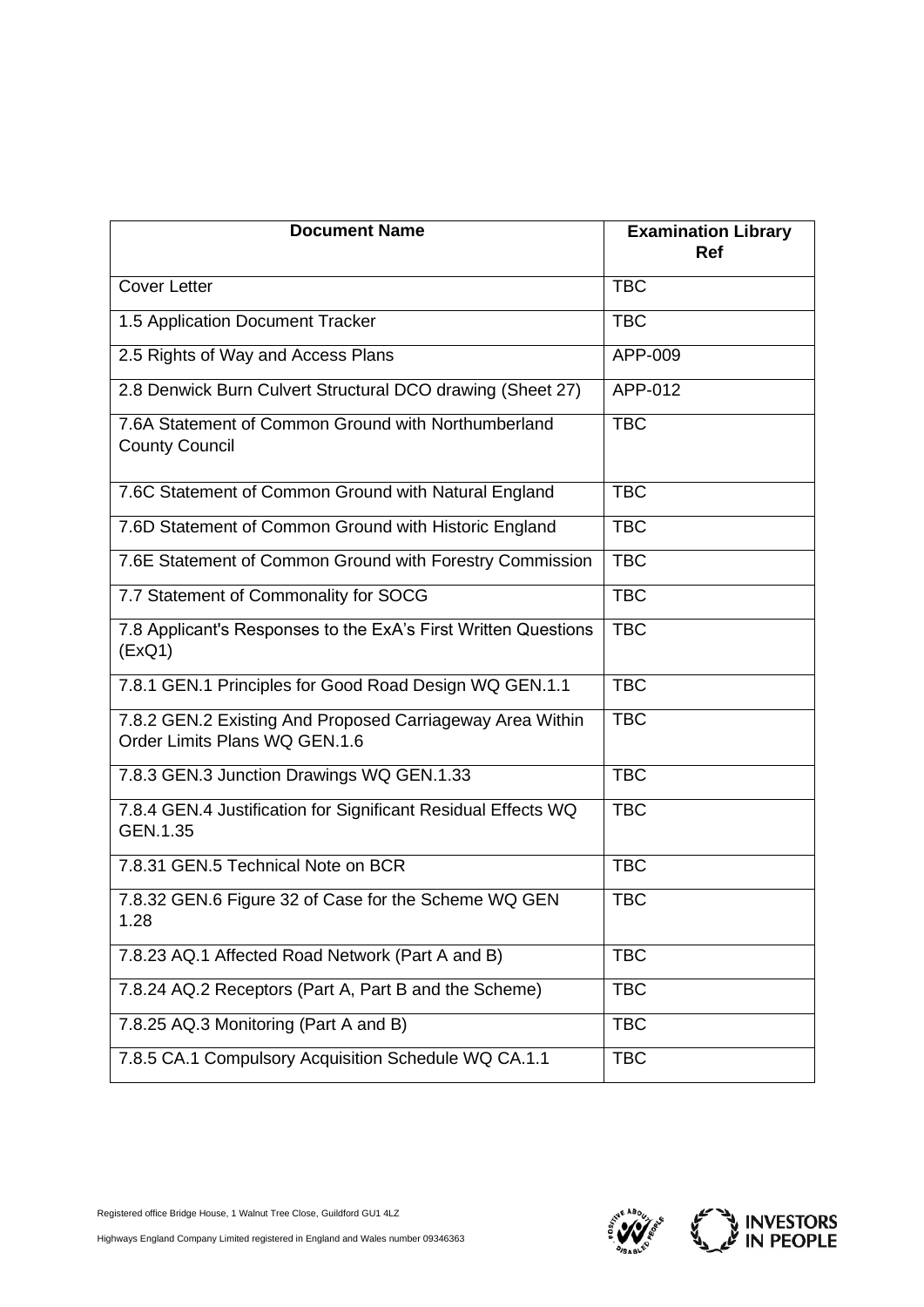| 7.8.6 CA.2 s127 Statutory Undertakers Land or Rights WQ<br>CA.1.5                                                    | <b>TBC</b> |
|----------------------------------------------------------------------------------------------------------------------|------------|
| 7.8.7 CA.3 s138 Statutory Undertakers Rights or Apparatus<br><b>WQ CA.1.6</b>                                        | <b>TBC</b> |
| 7.8.8 CA.4 Temporary Possession Powers WQ CA.1.9                                                                     | <b>TBC</b> |
| 7.8.26 CA.5 Public Benefit WQ CA. 1.11                                                                               | <b>TBC</b> |
| 7.8.9 DCO.1 Limits of Deviation Assessment WQ DCO.1.32                                                               | <b>TBC</b> |
| 7.8.11 GS.1 Appendices to PSSR WQ GS.1.6                                                                             | <b>TBC</b> |
| 7.8.12 BIO.1 North Northumberland Dunes SAC Habitats<br>Regulations Assessment Addendum Report WQ BIO.1.49<br>(PDF)  | <b>TBC</b> |
| 7.8.12 BIO.1 North Northumberland Dunes SAC Habitats<br>Regulations Assessment Addendum Report WQ BIO.1.49<br>(Word) | <b>TBC</b> |
| 6.14 BIO.2 - Updated HRA Report (clean) WQ BIO.1.39,<br>BIO.1.45, BIO.1.50 and BIO.1.51 (PDF)                        | <b>TBC</b> |
| 6.14 BIO.2 - Updated HRA Report (clean) WQ BIO.1.39,<br>BIO.1.45, BIO.1.50 and BIO.1.51 (Word)                       | <b>TBC</b> |
| 6.14 BIO.2 - Updated HRA Report (tracked changes) WQ<br>BIO.1.39, BIO.1.45, BIO.1.50 and BIO.1.51 (PDF)              | <b>TBC</b> |
| 6.14 BIO.2 - Updated HRA Report (tracked changes) WQ<br>BIO.1.39, BIO.1.45, BIO.1.50 and BIO.1.51 (Word)             | <b>TBC</b> |
| 7.8.27 BIO.3 - Habitats Regulation Assessment (HRA) Report<br>[APP-342] WQ BIO.1.49                                  | <b>TBC</b> |
| 7.8.28 BIO.4 - 6.14 Habitats Regulations Assessment (HRA)<br>Addendum Report [AS-003] WQ BIO.1.49                    | <b>TBC</b> |
| 7.8.29 BIO.5 - 6.14 Habitats Regulations Assessment (HRA)<br>Report (Tracked Changes) (Rev 1a) [AS-004] WQ BIO.1.49  | <b>TBC</b> |
| 7.8.30 BIO.6 - 6.14 Habitats Regulations Assessment (HRA)<br>Report (Clean) (Rev 1) [AS-005] WQ BIO.1.49             | <b>TBC</b> |
| 7.8.20 LV.1 Summary Table WQ LV.1.7                                                                                  | <b>TBC</b> |

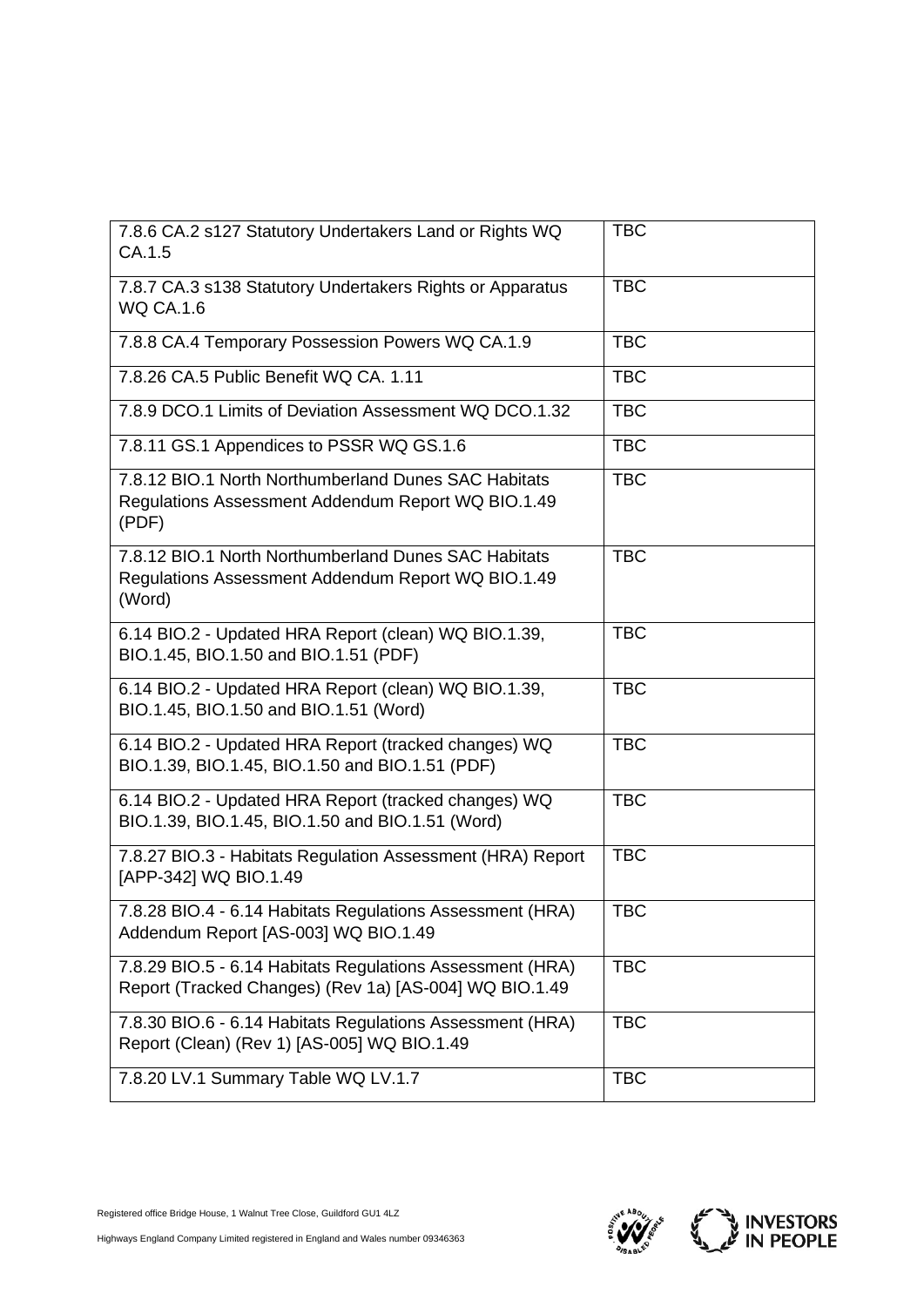| 7.8.13 LV.2 Trees to be removed and replaced at Coronation<br>Avenue WQ LV.1.8                                    | <b>TBC</b> |
|-------------------------------------------------------------------------------------------------------------------|------------|
| 7.8.21 LV.3 Response to WQ LV.1.13                                                                                | <b>TBC</b> |
| 7.8.22 LV.4 Tree Protection Plan and Composite Table WQ<br>LV.1.37 and 38                                         | <b>TBC</b> |
| 7.8.31 PHH.1 Driver Stress Assessment PHH.1.1 and 1.13                                                            | <b>TBC</b> |
| 7.8.14 PHH.2 PRoW and WCH Routes with 500m of the<br>Scheme PHH.1.5                                               | <b>TBC</b> |
| 7.8.15 PHH.3 Response to WQ PHH.1.10 and 18                                                                       | <b>TBC</b> |
| 7.8.17 TT.1 Walking, Cycling and Horse riding survey data WQ<br><b>TT.1.1</b>                                     | <b>TBC</b> |
| 7.8.18 TT.2 Updated Appendix C of Case for the Scheme WQ<br>TT.1.17                                               | <b>TBC</b> |
| 7.8.18 TT.3 Maintenance Boundaries                                                                                | <b>TBC</b> |
| 7.9 Applicant's Comments on Relevant Representations                                                              | <b>TBC</b> |
| 7.9.1 Appendix A Response to RR-04 Environment Agency                                                             | <b>TBC</b> |
| 7.9.1.1 Annex A - Culvert Mitigation Strategy                                                                     | <b>TBC</b> |
| 7.9.1.2 Annex B - Flood Risk Assessment Addendum                                                                  | <b>TBC</b> |
| 7.9.1.3 Annex C - Figure 11.7 Potential Contamination<br><b>Sources</b>                                           | <b>TBC</b> |
| 7.9.1.4 Annex D - Environment Agency Meeting Minutes<br>Geomorphology                                             | <b>TBC</b> |
| 7.9.2 Appendix B Working Area around Wesk Linkhall<br>Scheduled Monument and North Charlton Scheduled<br>Monument | <b>TBC</b> |
| 6.17 Breeding Bird 2020 Verification Survey Report Part A                                                         | <b>TBC</b> |
| 6.18 Bat Preliminary Bat Roost Assessment 2020 Verification<br><b>Survey Report Part A</b>                        | <b>TBC</b> |
| 6.19 Bat Activity 2020 Verification Survey Report Part A                                                          | <b>TBC</b> |

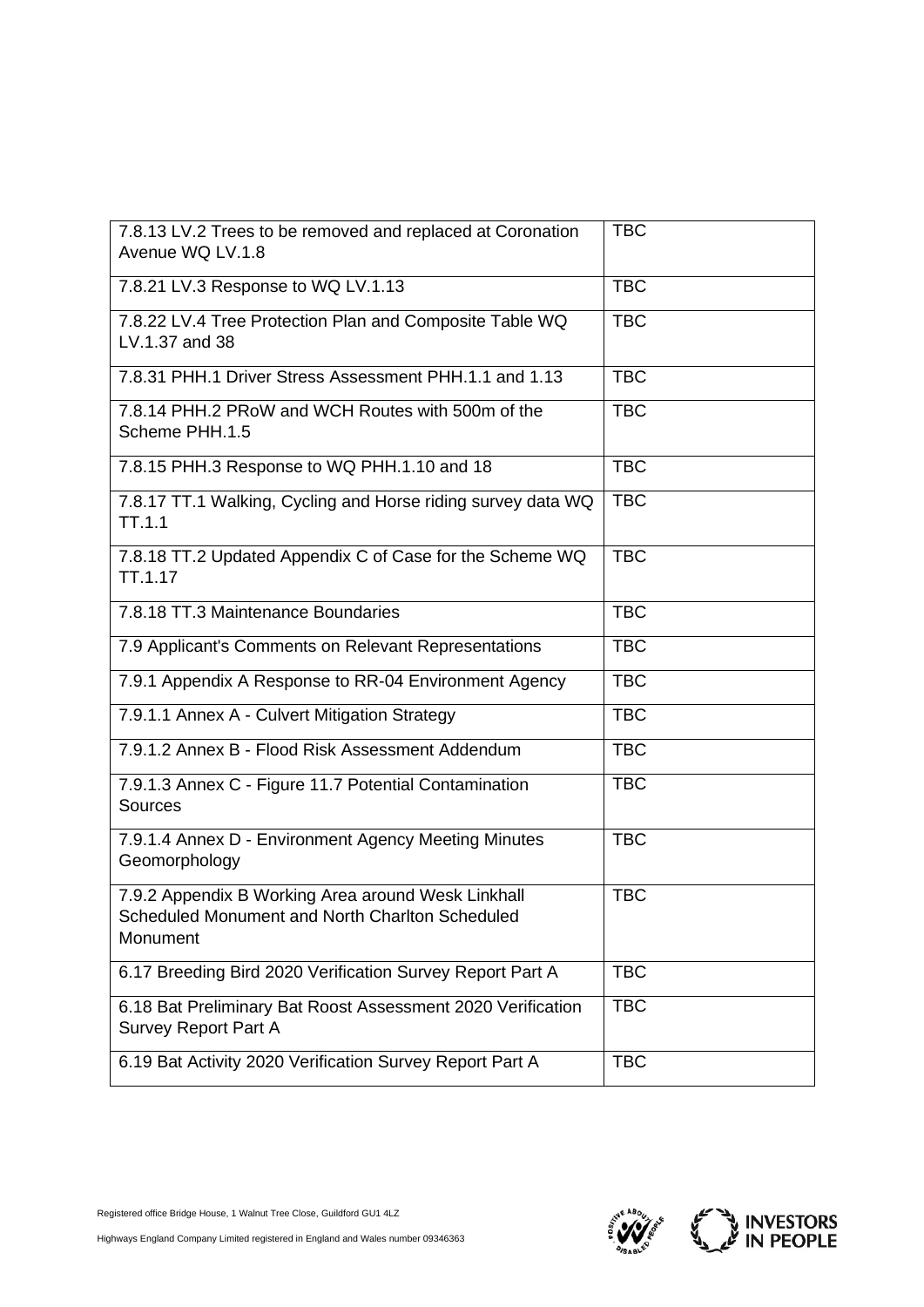| 6.20 Great Crested Newt 2020 Verification Survey Report Part<br>A           | <b>TBC</b> |
|-----------------------------------------------------------------------------|------------|
| 6.21 Badger 2020 Verification Survey Report Part A                          | <b>TBC</b> |
| 3.1 Development Consent Order (clean) (Rev1)                                | APP-014    |
| 3.1 Development Consent Order (tracked) (Rev1a)                             | APP-014    |
| 3.2 Explanatory Memorandum (clean) (Rev1)                                   | APP-015    |
| 3.2 Explanatory Memorandum (tracked) (Rev1a)                                | APP-015    |
| 6.7 Appendix 2.1 Lighting Assessment (of the ES)                            | <b>TBC</b> |
| 7.3 Outline Construction Environmental Management Plan<br>(clean) (Rev1)    | APP-346    |
| 7.3 Outline Construction Environmental Management Plan<br>(tracked) (Rev1a) | APP-346    |
| 7.4 Construction Traffic Management Plan (clean) (Rev1)                     | APP-347    |
| 7.4 Construction Traffic Management Plan (tracked) (Rev1a)                  | APP-347    |
| 6.2 ES Figure 7.1 - Zone of Theoretical Visbility (Rev1)                    | <b>TBC</b> |
| 6.2 ES Figure 7.12 - Photomontage Location Plan (Rev 1)                     | <b>TBC</b> |
| 6.22 Noise Addendum                                                         | <b>TBC</b> |
| 6.22.1 Noise Addendum Appendices A, B and C                                 | <b>TBC</b> |
| 6.22.2 Noise Addendum Appendix D Part 1                                     | <b>TBC</b> |
| 6.22.3 Noise Addendum Appendix D Part 2                                     | <b>TBC</b> |

# **Confirmations**

In accordance with the Examination timetable annexed to the Rule 6 letter, the Applicant confirms:

- That insofar as it is not already an Interested Party (IP), the Applicant should be treated as one;
- That the Applicant wishes to speak at any Open Floor Hearing;
- That the Applicant wishes to make oral representations at any Issue Specific Hearing; and

Registered office Bridge House, 1 Walnut Tree Close, Guildford GU1 4LZ

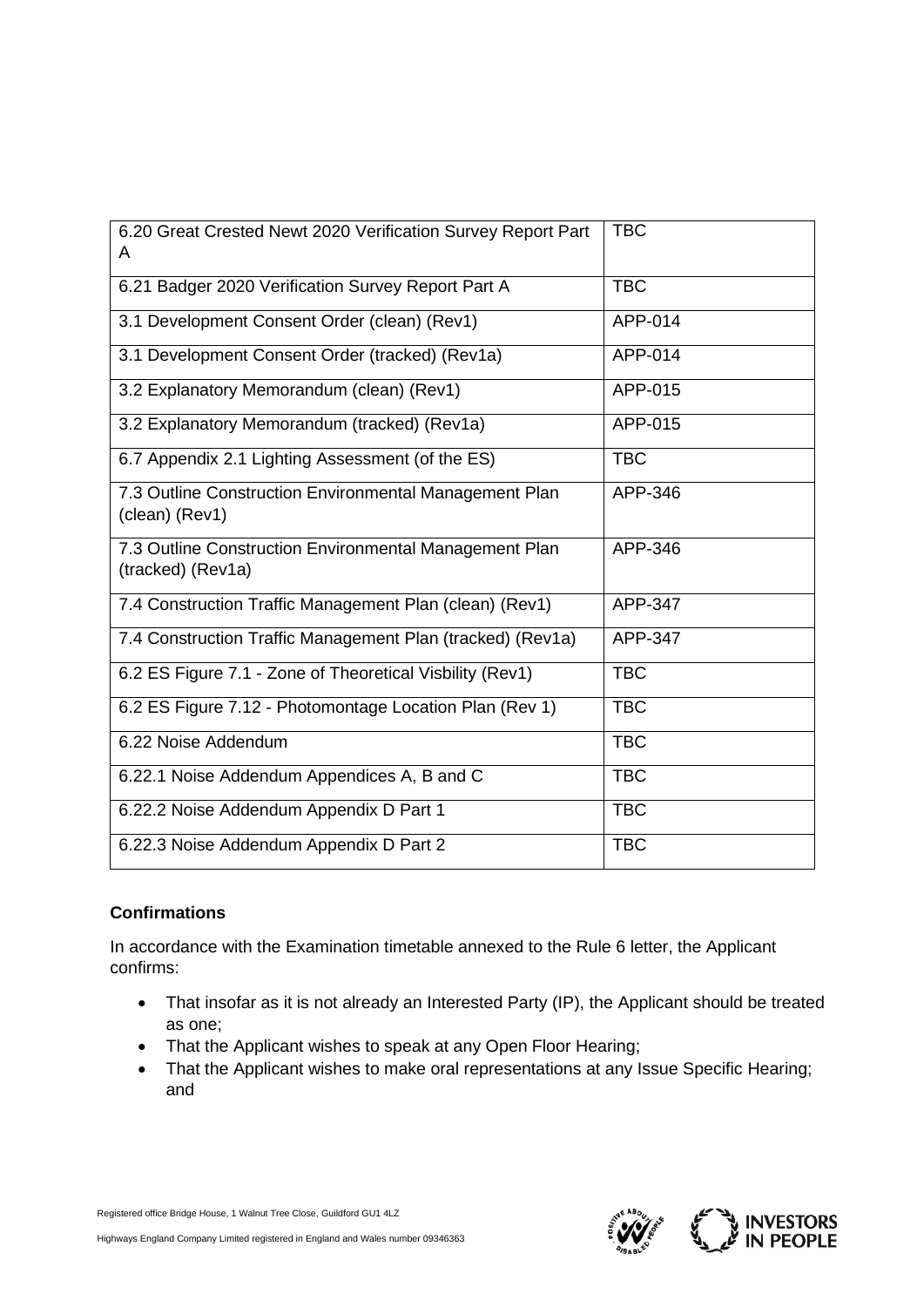• That the Applicant wishes to speak at any Compulsory Acquisition Hearing.

### **Update on Applicant's request for proposed changes to the Application**

Further to our letter dated 10 December 2020 and the request to admit changes to the Application, as detailed in the 'Summary of Proposed Changes to Application Version 2 [AS-018], the Applicant proposes to undertake the following steps (dates being provisional):

A process of consultation will be undertaken, commencing shortly, in relation to the proposed changes and having regard to Advice Note 16. Thus, any documents to be submitted are expected to have been the subject of formal consultation.

A non-statutory targeted consultation will be undertaken with the relevant persons identified in section 42 (a) to (d) of the Planning Act 2008 and recommended by the ExA in its Rule 8 letter [PD-008] dated 6 January 2021. The targeted consultation will be undertaken for the three proposed changes: changes to temporary and permanent earthworks; land stabilisation north of the River Coquet; and changes to the construction access to the south bank of the River Coquet from the north bank.

The consultation period will last for 28 days starting on 29 January 2021 and ending on 25 February 2020. A Consultation Statement will be submitted to the ExA in line with the advice in the Rule 8 letter to include the following details:

- Persons (affected by the changes) under section 42(a) to (d) who have been consulted.
- Those section 42 (d) persons who are 'affected persons', meaning those over who land
- Compulsory Acquisition powers will be exercised.
- Any request for additional land identifying the additional Affected Persons if the
- CA Regulations are being followed.
- Justification as to why any person under section 42(a) to (d) is not affected by the
- proposed changes and therefore has not been consulted.
- Copies of any newspaper or site notices and/or justification as to why such
- general publicity is not required to ensure fairness.
- An annex comprising any consultation responses received.

The submission of a formal change request, together with full supporting documents will be provided at Deadline 4 (**12 March 2021**).

The subsequent procedure will depend on whether the Infrastructure Planning (Compulsory Acquisition) Regulations 2010 are engaged. If the 2010 Regulations are engaged, then the indicative timetable below is proposed:

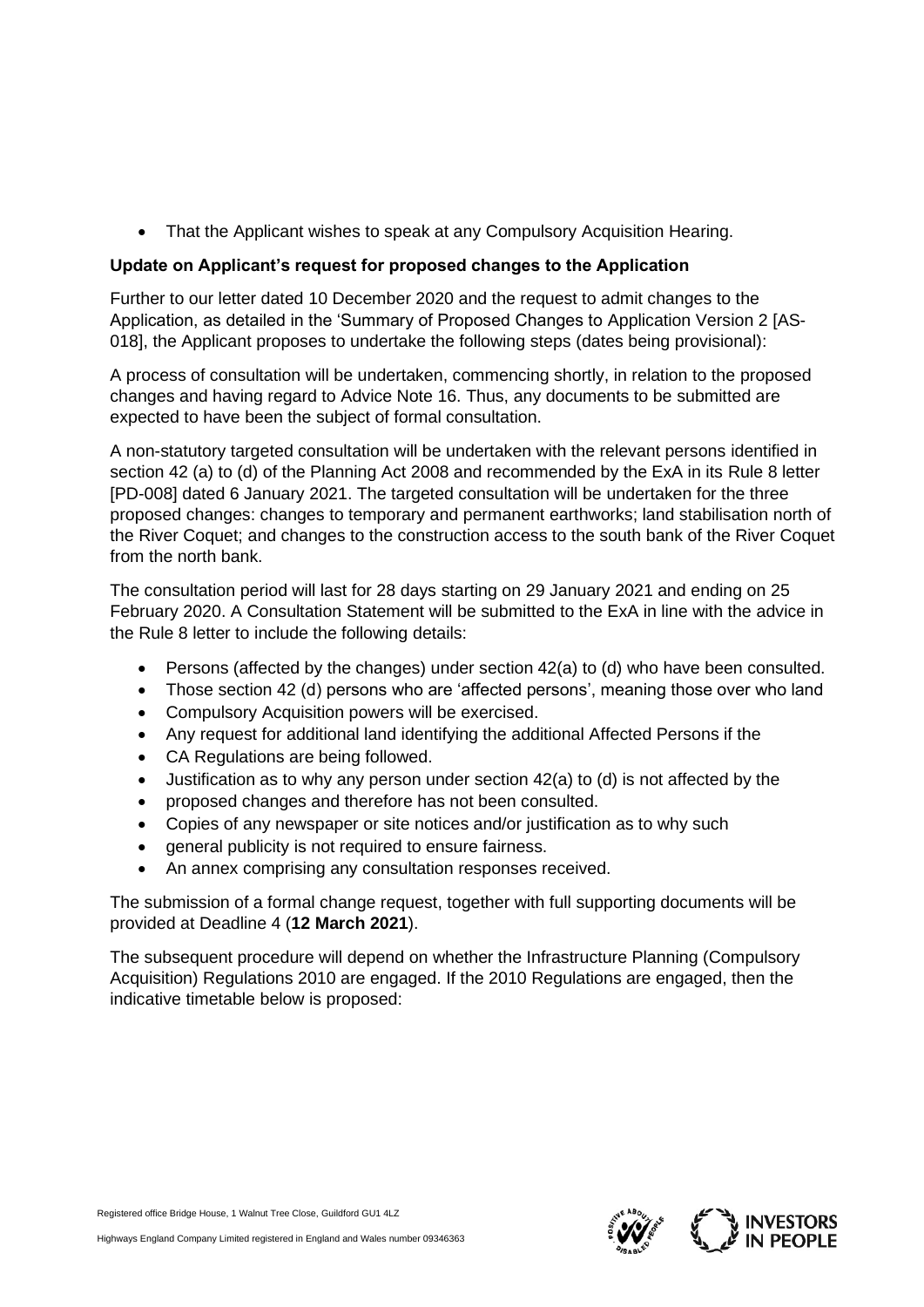| <b>Procedure</b>                                                                         | <b>Deadline</b>                    |
|------------------------------------------------------------------------------------------|------------------------------------|
| Deadline for decision on acceptance of<br>change request                                 | 9 April 2021                       |
| Notice to affected persons                                                               | 12 April 2021                      |
| First newspaper notice                                                                   | 15 April 2021                      |
| Second newspaper notice                                                                  | 22 April 2021                      |
| Deadline for representations                                                             | 20 May 2021                        |
| Submission of Hydraulic modelling &<br>geomorphological information to ExA               | 25 May 2021 Deadline 8             |
| Issue of updated examination timetable and<br>preliminary consideration of issues by ExA | 3 June 2021                        |
| Issue of written questions by ExA                                                        | 3 June 2021                        |
| Notification of hearing date by ExA (if<br>required)                                     | 3 June 2021                        |
| Deadline for written representations and<br>responses to written questions               | 10 June 2021                       |
| Date for response to written representations<br>and comments                             | 17 June 2021                       |
| Hearing date (if required)                                                               | 24 June 2021                       |
| Deadline for post hearing submissions                                                    | 2 July 2021 (existing deadline 11) |

If you have any queries about the documents provided, the Scheme or otherwise please do not hesitate to contact me using the details provided.